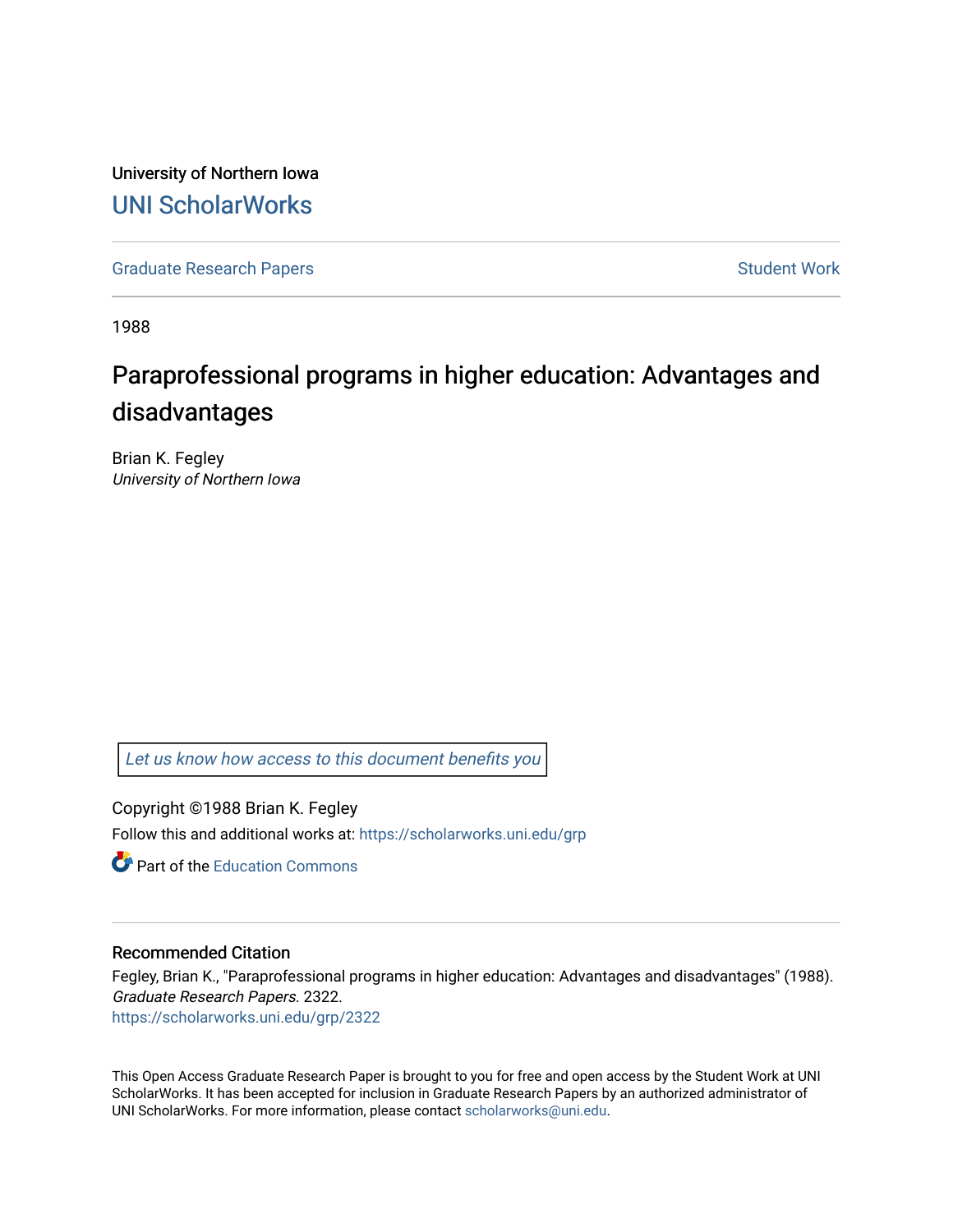# Paraprofessional programs in higher education: Advantages and disadvantages

# **Abstract**

Faced with increasing enrollments and tight fiscal policies, many directors of college student services departments have found it necessary to revise and enlarge their programs. For many, this revision includes employing upper class undergraduate students and graduate students to work as paraprofessionals. Employed as an aide to professional staff members, paraprofessionals have been used to complete basic clerical duties such as typing, copying and filing, do research, or process routine departmental paperwork. Others have been employed as "peer counselors", interacting with the student population in residence halls and counseling centers. Some student workers have administered "mini programs" within a department. Examples include administering intramural programs or special student activities events. Paraprofessionals most generally serve in an outreach capacity by informing the student population of policies and procedures specific to the department in which they are employed.

This open access graduate research paper is available at UNI ScholarWorks: <https://scholarworks.uni.edu/grp/2322>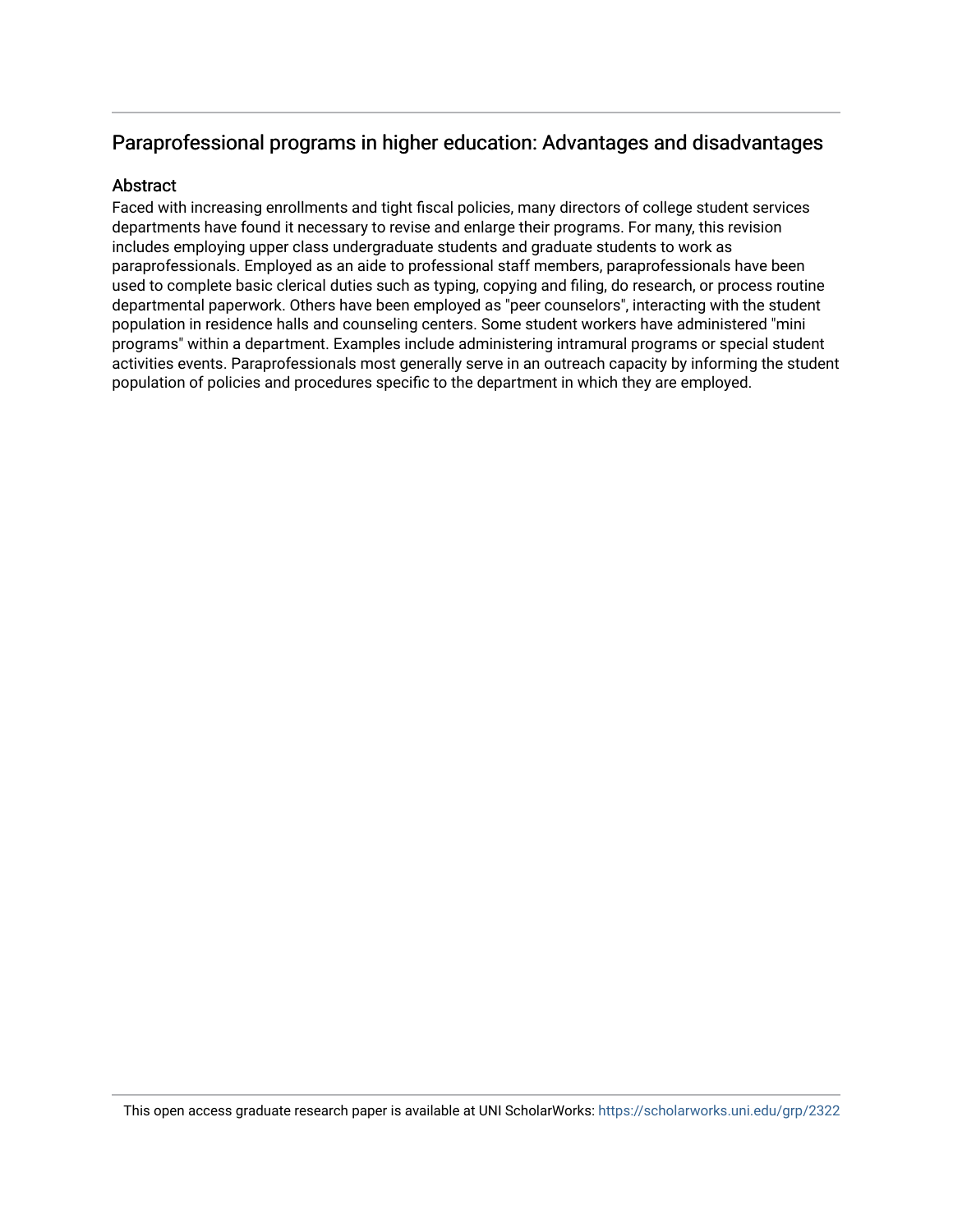### PARAPROFESSIONAL PROGRAMS IN HIGHER EDUCATION:

ADVANTAGES AND DISADVANTAGES

A Research Paper

Presented to

The Department of Educational Administration

and Counseling

University of Northern Iowa

In Partial Fulfillment of the Requirements for the Degree Master of Arts in Education

> by Brian K. Fegley July 1988

 $\hat{\mathcal{A}}$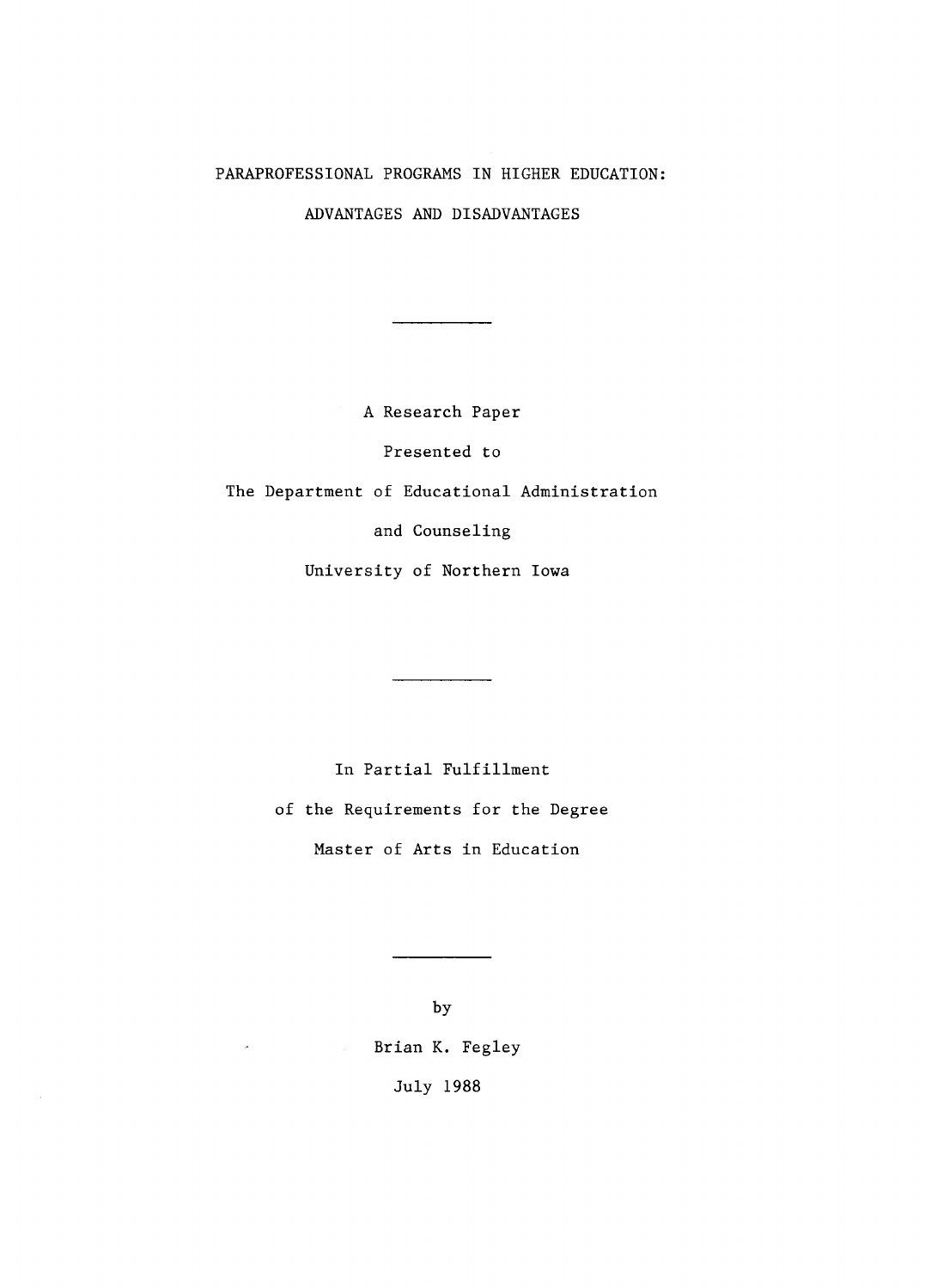This Research Paper by: Brian K. Fegley

Entitled: Paraprofessional Programs in Higher Education: Advantages and Disadvantages

has been approved as meeting the research paper requirement for the Degree of Master of Arts in Education.

Jack F. Kimball

Advisor/Director of Research Paper

roved

Thomas W. Hansmeier

Second Reader of Research Paper

'Eo Receiv

Dale R. Jackson

Head, Department of Educational Administration and Counseling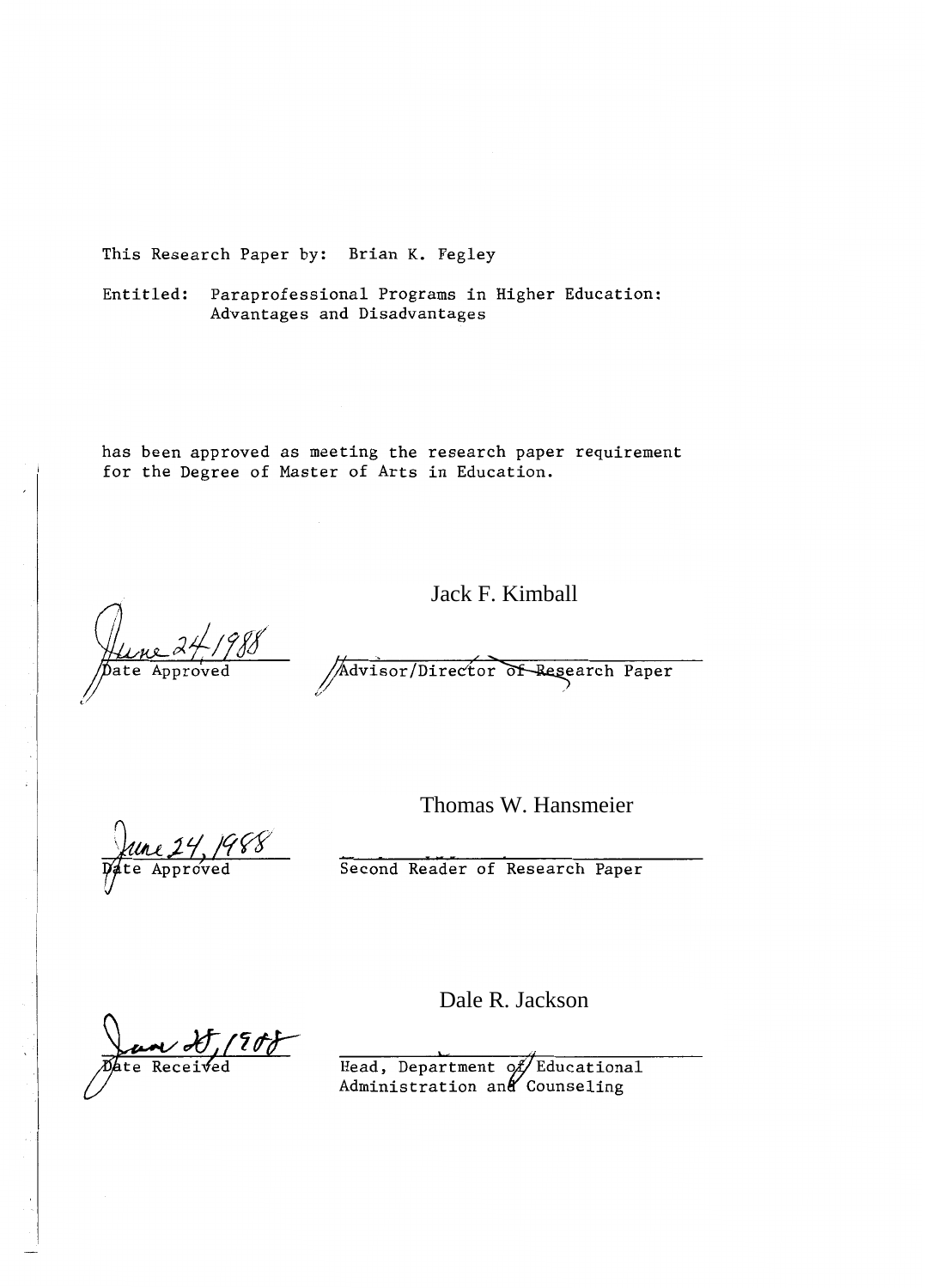Faced with increasing enrollments and tight fiscal policies, many directors of college student services departments have found it necessary to revise and enlarge their programs. For many, this revision includes employing upper class undergraduate students and graduate students to work as paraprofessionals. Employed as an aide to professional staff members, paraprofessionals have been used to complete basic clerical duties such as typing, copying and filing, do research, or process routine departmental paperwork. Others have been employed as "peer counselors", interacting with the student population in residence halls and counseling centers. Some student workers have administered "mini programs" within a department. Examples include administering intramural programs or special student activities events. Paraprofessionals most generally serve in an outreach capacity by informing the student population of policies and procedures specific to the department in which they are employed.

While the concept of utilizing student paraprofessionals is not new, the employment of paraprofessionals by college student services departments has increased in the past three decades. Resident housing, academic advising, placement and career services, development, and financial aids are just a few of the college student services departments now employing paraprofessionals in an outreach capacity. Even with the diversity of departments utilizing student workers, there are advantages and disadvantages common to all programs. This paper will explore these advantages and disadvantages.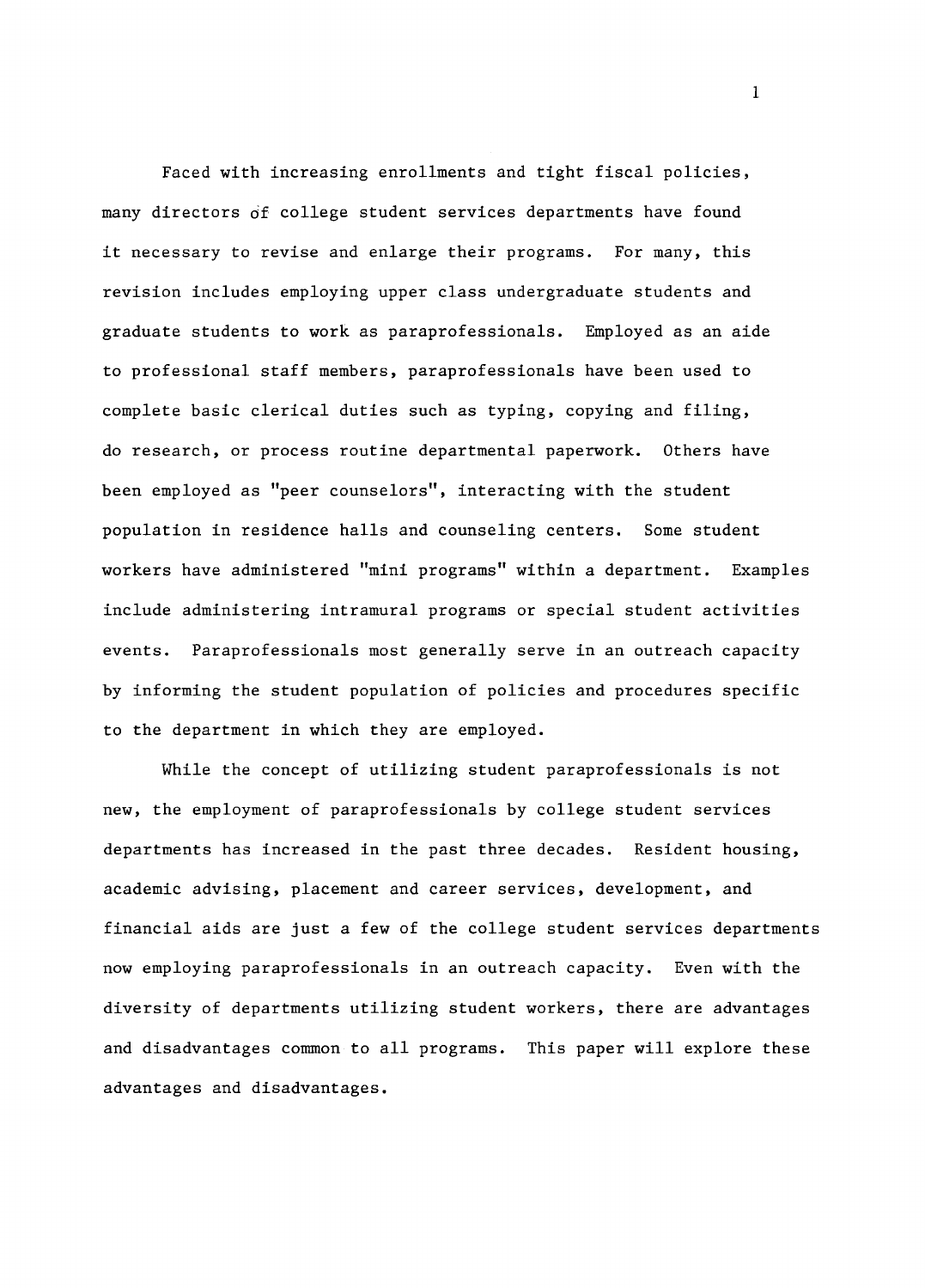#### Advantages

#### Administration

The greatest advantage of paraprofessional programs is that they have been proven effective through the test of time. Stegura and Olson (1978) reported that paraprofessional financial aid counselors were better able to offer a personal touch to other students than were professionals. Because of the paraprofessional's student status, many other students reacted more favorably to them. They also found that many new students appreciated the "student touch" rather than the formal approach from professional staff members. Brown (1974) stated that paraprofessionals instructing college level freshmen on methods to prevent or correct academic difficulties were found to be just as effective as professional staff members in all criteria of counseling effectiveness. The freshmen counseled by the paraprofessionals made more use of the information disseminated in the interviews, had a more significant increase in grade point average, and reported they were more satisfied with the quality of their counseling. Kenzler (1983) found that trained paraprofessionals were able to supplement or complement existing programs and could assume lower level professional tasks. They did an excellent job in intake career counseling, freeing professional staff members for more difficult follow-up sessions and program planning. Concerned with developing a supportive network for ethnic minority students, Crouse (1985) employed the "peer network therapy" in residence halls at Radford University. Crouse chose the peer network therapy because student paraprofessionals could better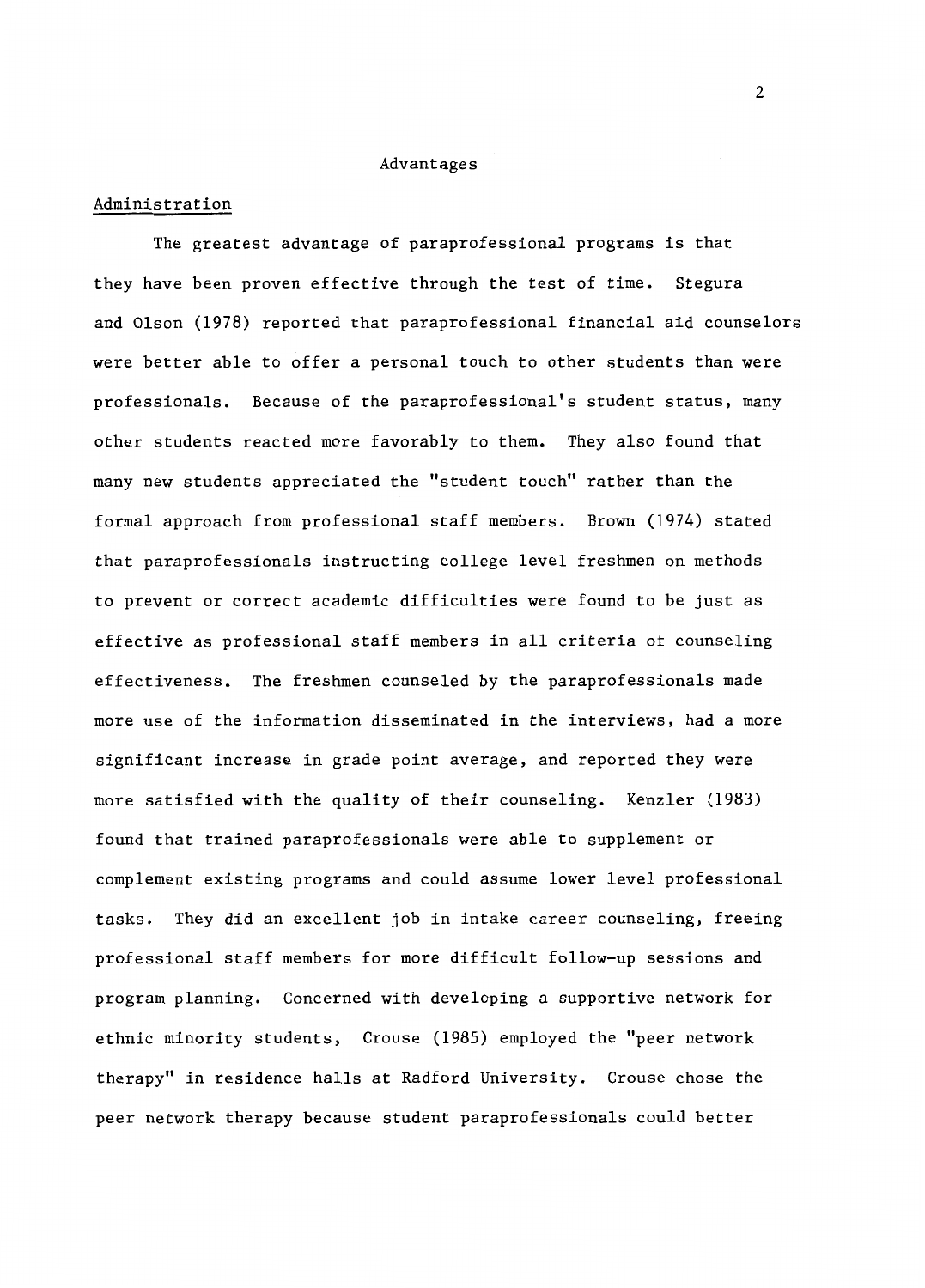create the supportive atmosphere in residence halls necessary to assist minority students in adjusting to the different environments of colleges and universities. As a result of this therapy, minority students felt significant increases in emotional support, were more involved in on-campus activities with other students, and they created an atmosphere conducive to learning within their residence halls. These studies support the contention that paraprofessional staff members can perform effectively in various carefully structured professional modes. It is equally clear that some students actually relate better to student counselors than with professional staff members. While these results are encouraging, it is important to remember that paraprofessional programs complement, but do not replace, professional programs already established within college student services departments.

Another important administrative consideration is cost. Paraprofessional programs are less costly than traditonal programs. The yearly wage of a paraprofessional is substantially less than that of a professional staff member. Knerim and Stiffler (1979) noted that Peer Career Counselors (PCC) at the University of Virginia were not compensated for their efforts. The PCC's chose to volunteer their services in return for refinement of their personal skills, to gain valuable volunteer work experience, and to help their fellow students. Paraprofessional Counselors at Earlham College were paid an hourly wage for their work (Zehring 1976). Funding for the positions came from work study or campus employment programs.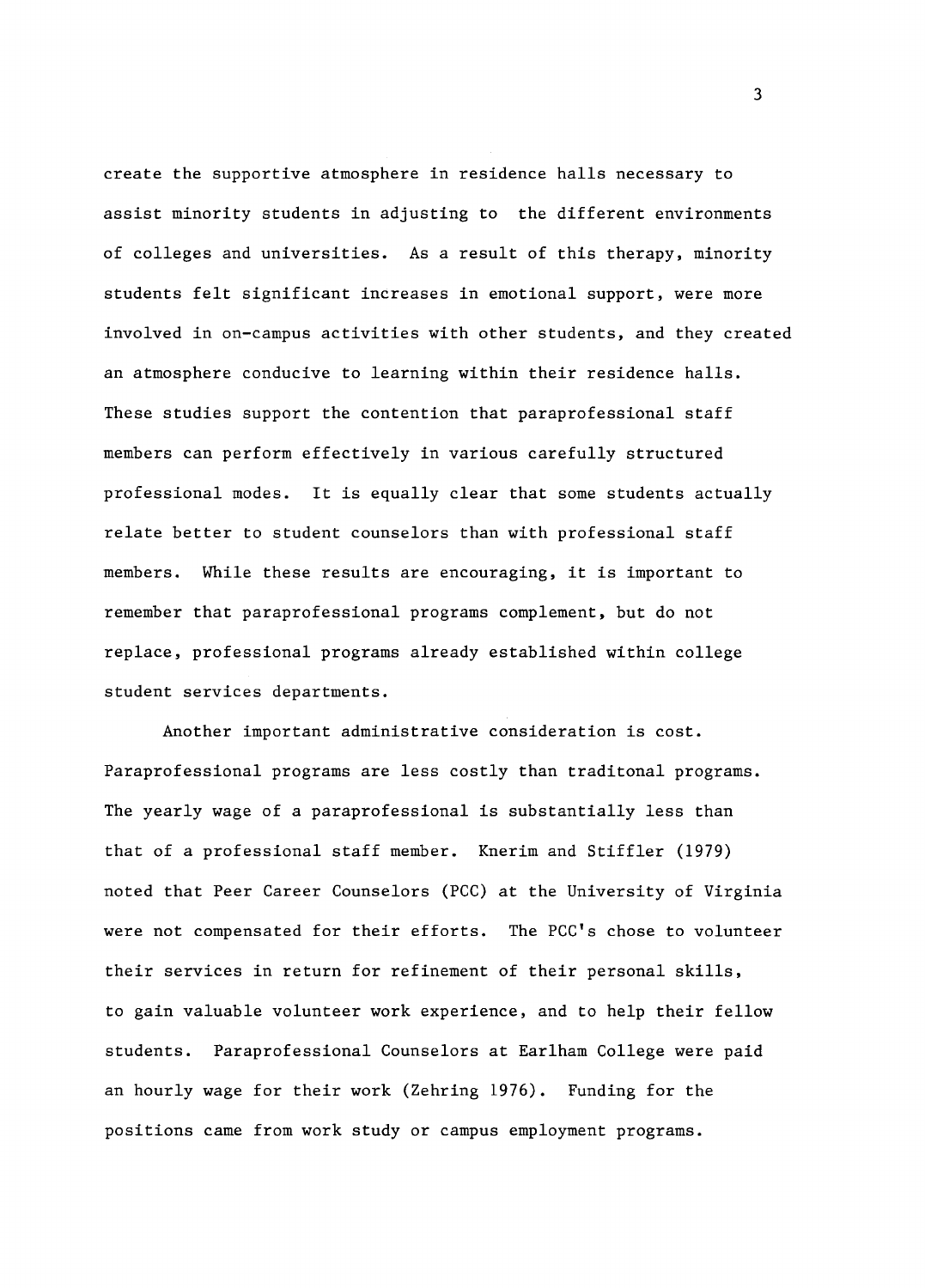The estimated yearly average payment per student professional was between \$500 and \$800 which was approximately l/20th of a professional staff member's salary. Ash and Mandelbaum (1982) reported that peer counselors could receive academic credit in an independent study format in return for their residence hall counseling work. A hidden cost in the administration of a paraprofessional program is the supervisory and training time that departmental professional staff will need to invest in the paraprofessionals. Even with this cost figured in, paraprofessional programs are still less costly and have greater outreach potential than traditional programs.

Another advantage is that paraprofessionals have access to areas of the campus and groups of individuals inaccessible to professional staff members. Paraprofessionals are also more available to the student population than are professional staff members. They can be approached by other students at all times of the day or night. Zehring (1976) encouraged his peer career counselors to conduct their interviews with students wherever they felt comfortable. The snack bar, a residence hall lounge, or the campus lawn were popular settings for interviews. This practice not only saved limited office space, but gave the department a personal and caring image among the student population. Kendig (1985) created a Greek peer counselor program after hearing concerns that sorority and fraternity members did not have immediate access to trained peer counselors. After the program was created, each Greek house nominated a live-in peer counselor who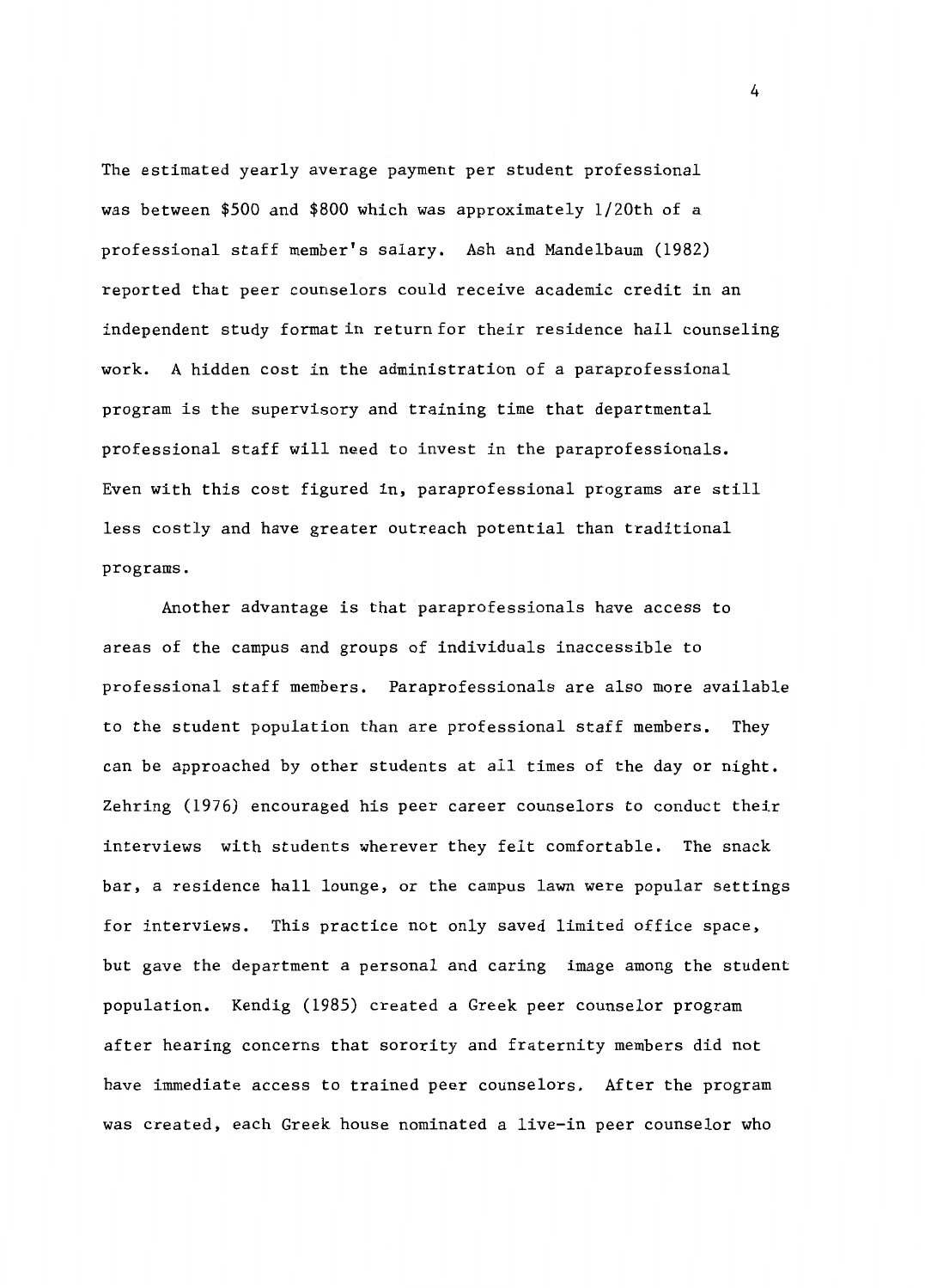was trained to handle medical or psychological emergencies and refer individuals to college student services professionals as needed. An added bonus of this program was that relationships between the Greek houses and residence halls were strengthened. If it is necessary for paraprofessionals to hold interviews in the department office, they can be placed in high contact areas to promote their availability to the student population.

Through the paraprofessional staff, the department will have increased visibility among the student population. Zehring (1976) reported that 80% of the students served by their peer counseling staff left the interview with a good idea of what career planning programs were available and the potential uses of them. Twenty percent of these students regarded themselves considerably motivated and wanted more detailed help from the counseling center. These findings indicate that increased student interest comes through paraprofessionals' outreach efforts.

Paraprofessionals offer needed help to administer the programs of the department. Stegura and Olson (1978) reported that there were inadequate numbers of financial aid staff nationwide to administer the amount of funds available. Student workers were a contributor to staff support in many financial aid offices. Student workers can reduce the work load of professional departmental staff in various ways: answering routine questions, filing materials, copying information, researching topics, and other assorted duties. Zunker and Brown (1966) stated that paraprofessionals were valuable in giving freshmen early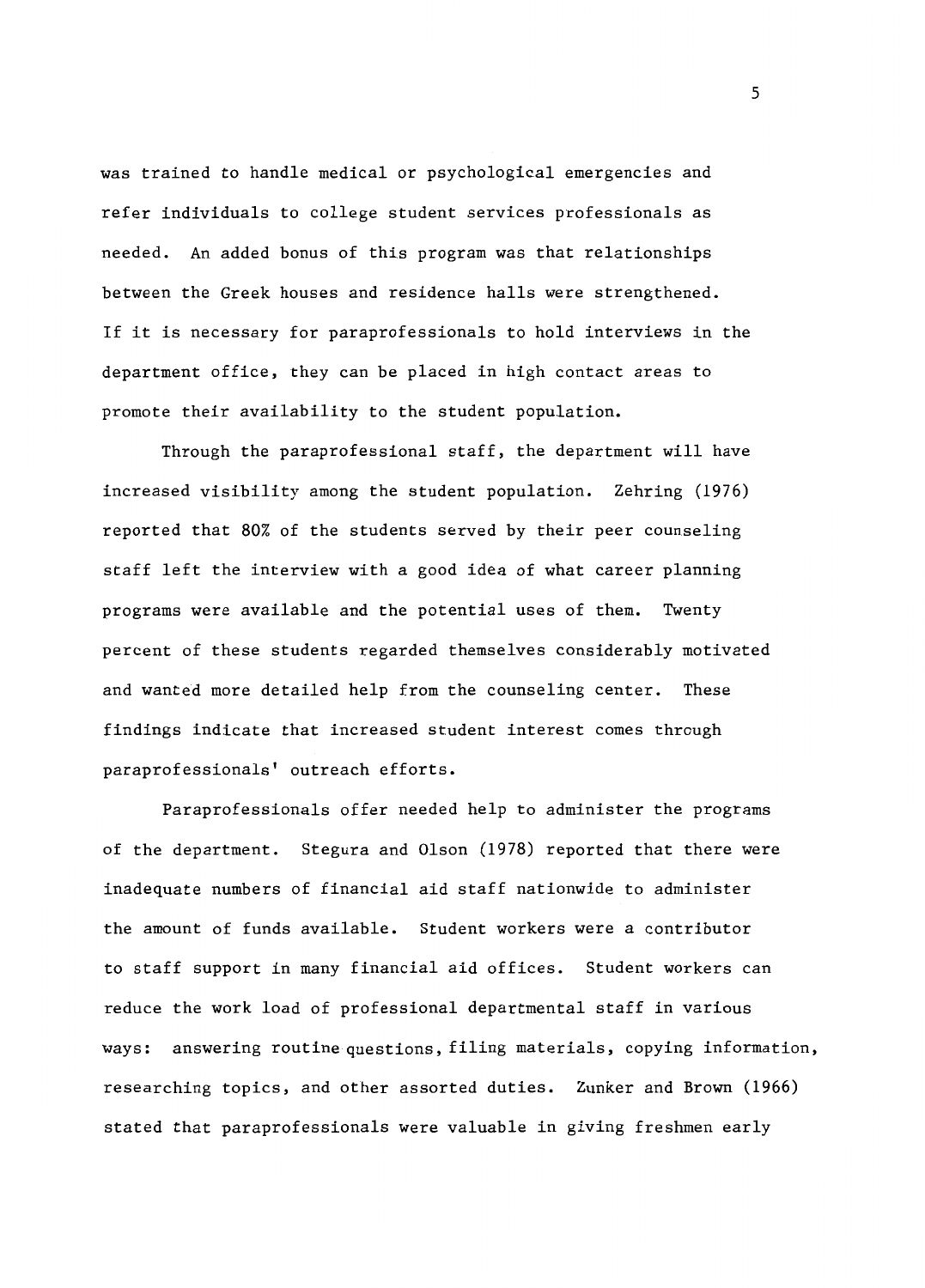attention. During peak times, such as the beginning of school, upper class students were used to help with the orientation process, pre-registration process, or in student-to-student counseling. It is clear that student help is of value to professional staff in completing routine assignments throughout the year, especially during peak times.

An advantage generally not planned when administering many paraprofessional programs is the fresh perspectives paraprofessional staff members can give to professional staff members. Paraprofessionals often offer valuable advice on how to make departmental programs and resources better meet student needs. Knerim and Stiffler (1979) listed the following advantages of their peer counseling program. Students generated valuable ideas during staff meetings and offered suggestions on how various career planning programs could meet student needs more effectively. Knerim felt the energy, enthusiasm, and positive feedback made her job more enjoyable and beneficial. Ash and Mandelbaum (1982) reported similar results from the employment of paraprofessionals. They provided departmental staff with support and intellectual stimulation. They helped plan programs, design publicity campaigns, and offered suggestions on what resources they felt were needed in the resource library. Paraprofessionals are keenly aware of the problems other students face throughout the college environment. They can offer a different perspective which should be considered by professional staff when formulating departmental policies and procedures.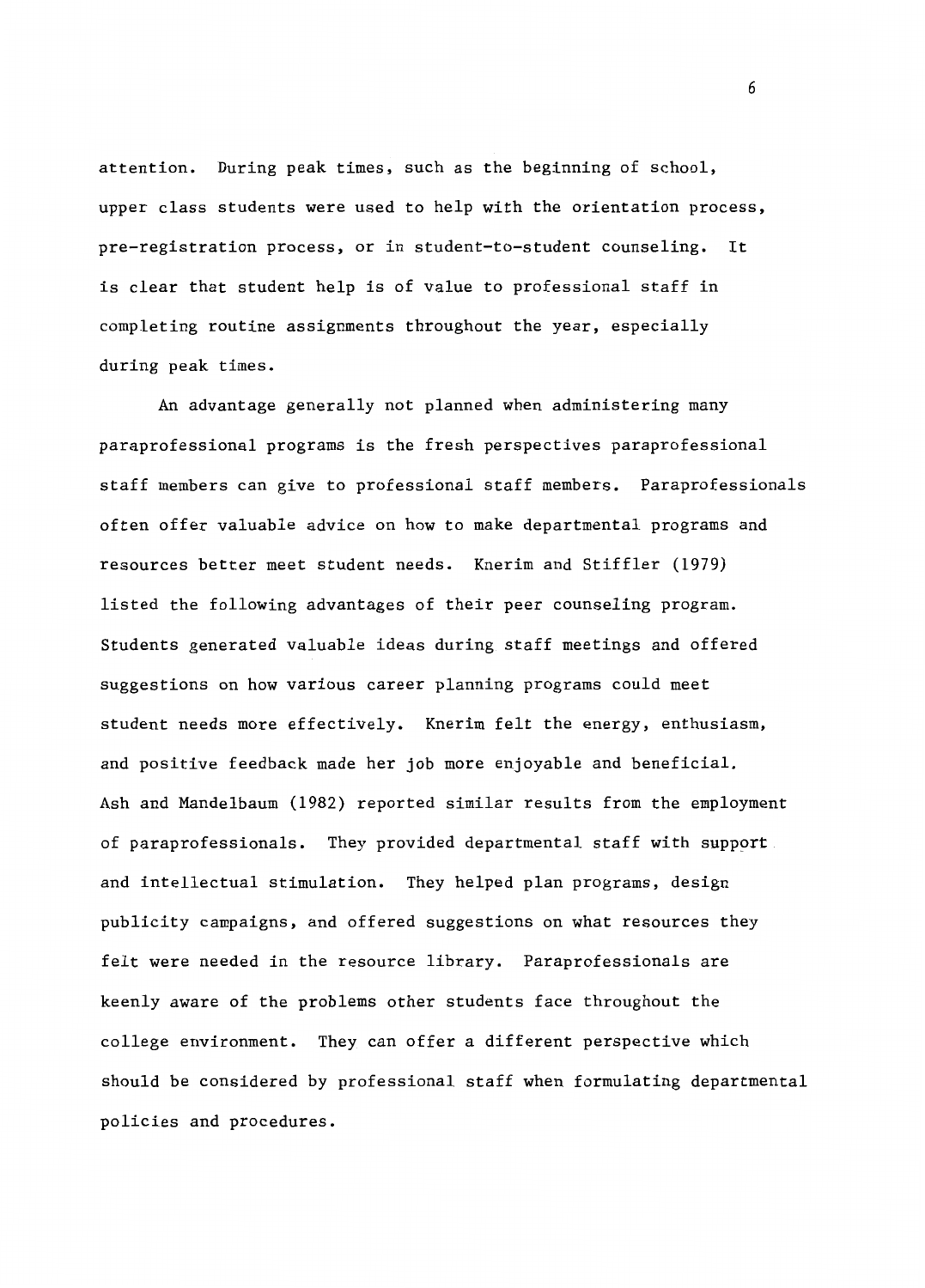#### Students

To this point, all advantages have concerned the administration of departmental programs. Paraprofessionals derive some very important advantages as well. Astin (1975) reports that on-campus employment of students decreases the institution's drop-out rate. Students who have the jobs are more financially secure, tend to interact with their peers more often, and develop stronger ties to the college or university they attend than do students not working on campus. He further relates that students are most satisfied when they are working on-campus in an area related to their major. They have a chance to match work with information learned in the classroom. Student work experience, whether paid or volunteer, allows students to home their communication, leadership, and organizational skills in a real life setting. Kendig (1985) reported that her Greek peer counselors had experienced an increase in personal confidence, patience, objectivity, sensitivity, and problem solving skills. In short, paraprofessionals experience considerable personal growth through their job duties.

Paraprofessional employment offers students a chance to learn about a career that may not be related to their major. The 1976 survey of the National Student Educational Fund indicated that a significant number of former peer advisors chose financial aid as a profession (Stegura and Olson 1976). Working with students in paraprofessional work settings offers student services professionals a chance to induct quality students into a meaningful and productive career.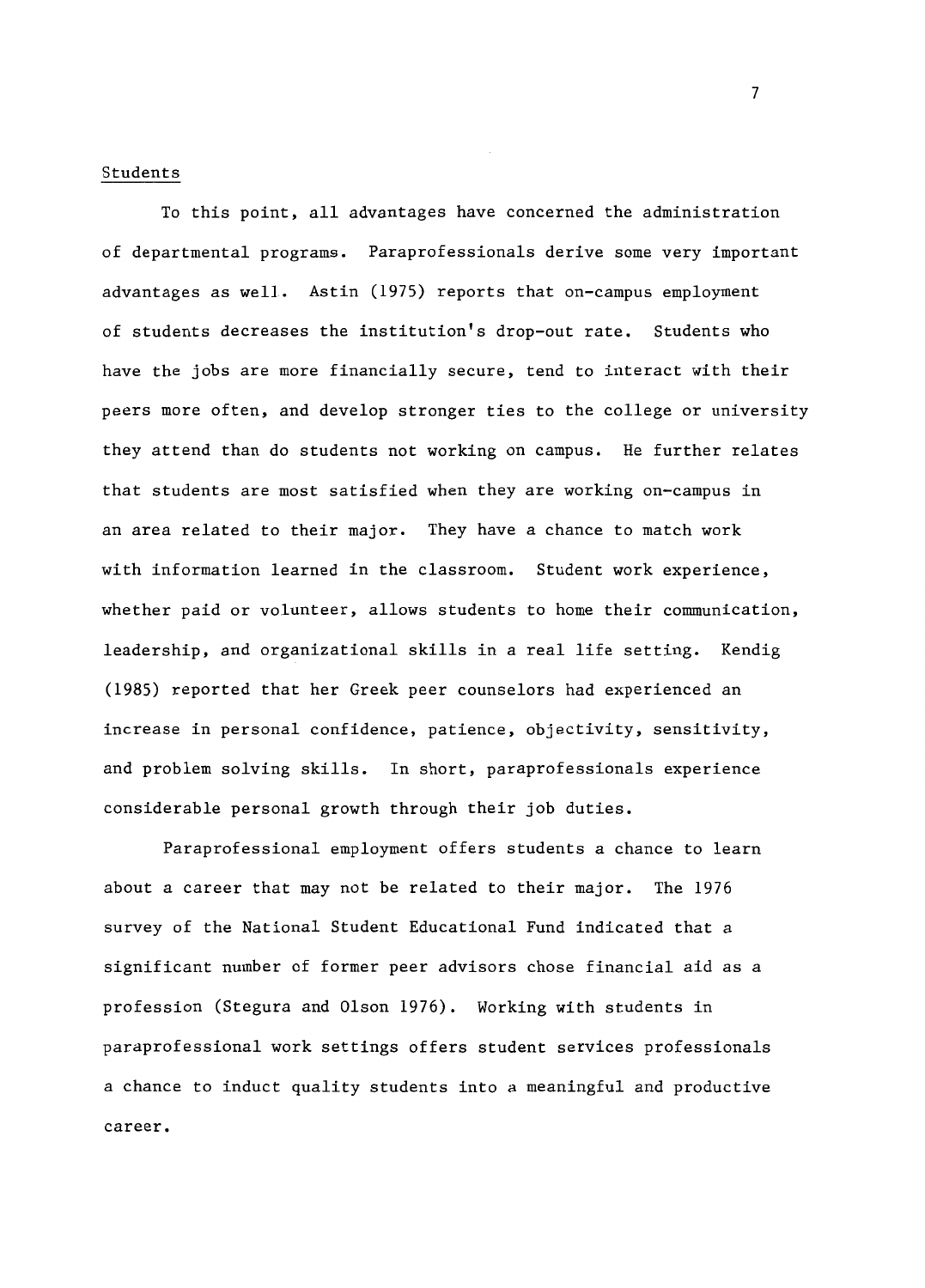#### Disadvantages

A major disadvantage is that paraprofessional staff members have limited abilities. Because of their limited knowledge of departmental policies and procedures, one should not expect them to go beyond their training. Brown (1974) warned that in a counseling setting, poorly trained paraprofessionals could project their own difficulties upon their clientele. While they created a successful program, Barrow and Heatherington (1981) advised that it is essential to develop carefully structured programs and train paraprofessionals thoroughly before placing them into counseling positions. If allowed to deviate from items covered in their training program, workers could display a lack of objectivity in their counseling. Therefore, professional staff must invest a great amount of time developing and revising training programs and training manuals specifically geared to paraprofessionals if the program is to be successful. To limit student subjectivity, training materials should contain components on how to terminate interviews sucessfully and how to refer students to professionals.

Professional staff members must invest a great deal of time in student workers. Paraprofessional staff members need to be trained, supervised, and evaluated on an ongoing basis. Because of their limited knowledge, paraprofessionals require more supervisory time than professionals. Most often, professional staff members assume this supervision. In reviewing the results of a survey regarding the use of student counselors, Zunker (1975) reported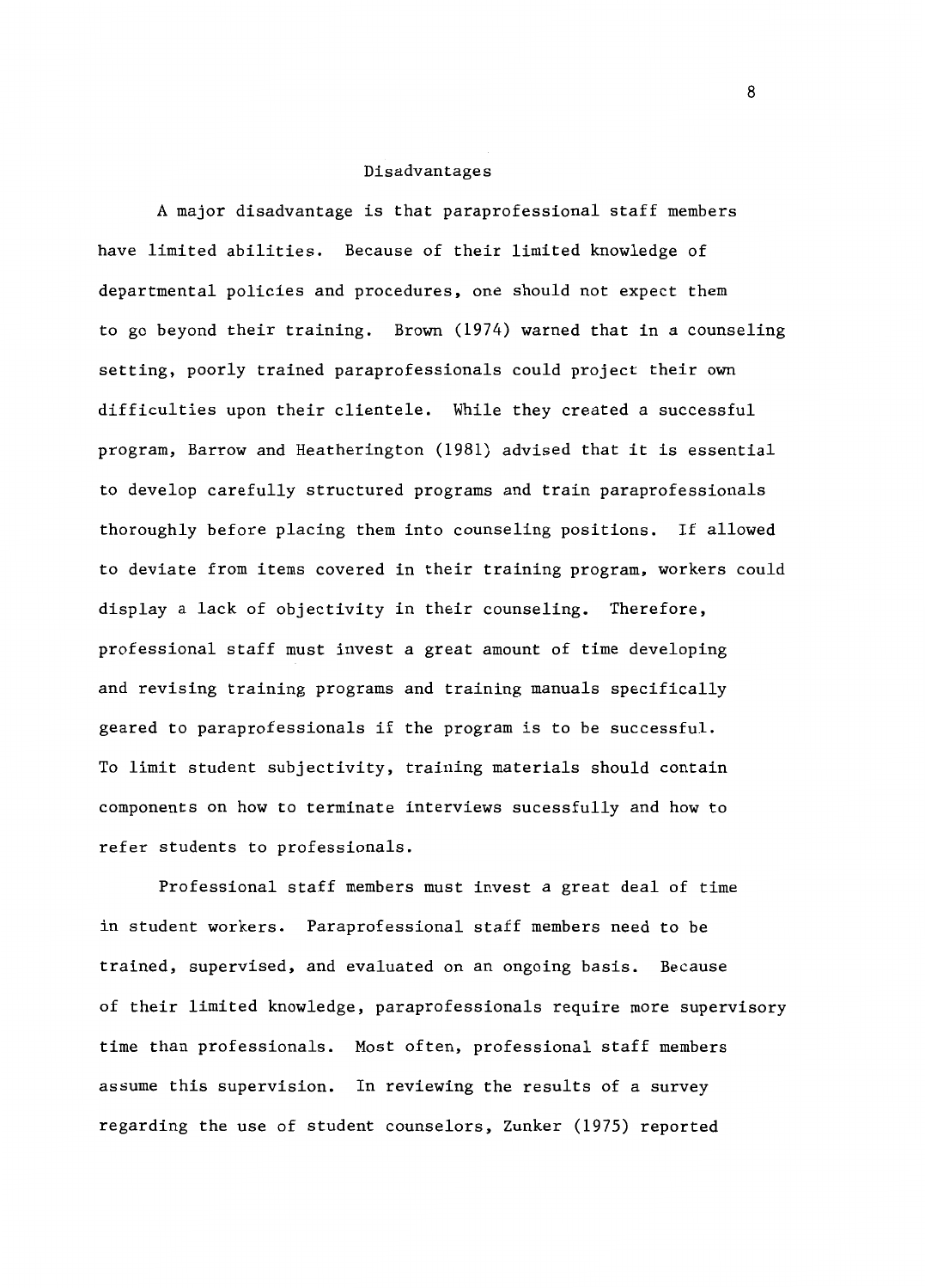that professionals raised serious concern over whether or not professional staff members could find time to supervise peer counselors adequately. It is important that professionals realize they may be trading time spent in direct contact with clientele for time spent in training and supervision of paraprofessionals.

Staff turnover is a disadvantage common to paraprofessional programs. At best, student workers are likely to have a two-or three-year tenure in the work setting. Professional staff time may be spent hiring and training paraprofessionals on an annual or semiannual basis. A common complaint received from professionals in the National Educational Fund's 1976 report concerned staff turnover in paraprofessional programs (Stegura and Olson 1976). One way to minimize professional time spent due to turnover is to allow selected senior and graduate level students to do some of the program training. If one is fortunate to have a large department, funding may allow for a professional to supervise paraprofessional staff exclusively.

In some departments, hiring a number of paraprofessionals will create a shortage of office space. It is important for administrators to think of alternative methods to alleviate the space problem. Some methods include offering staggered work schedules to paraprofessionals or having peer counseling sessions conducted outside of the office.

#### Summary

One has much to consider when weighing the pros and cons involved in creating a paraprofessional program. On the positive side, journal articles contain many examples of successful programs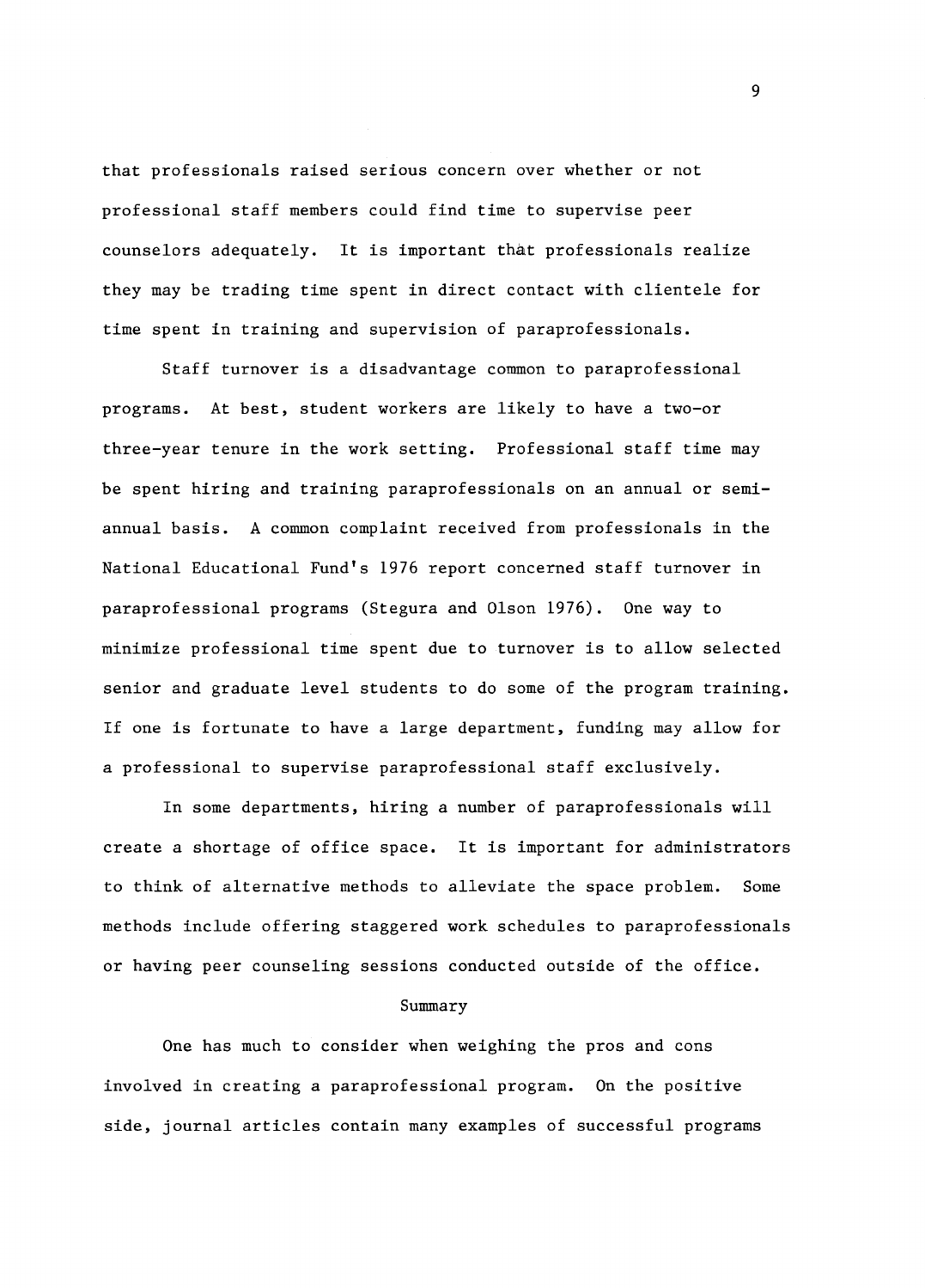from various college student services departments. These stand as evidence that the programs are effective. The articles also are a good source of ideas when planning a new program. Probably the greatest advantage of paraprofessional programs are that they are less costly and have a greater outreach potential than traditional programs. Student workers often bring new ideas and enthusiasm into established departmental programs. Finally, paraprofessionals are an excellent source of flexible manpower. Their help can be especially valuable during peak work times.

Paraprofessional programs have their limitations. Professional staff members may find themselves investing considerably more time in administrative duties than in student outreach. The administrative duties include: creating or revising programs, hiring new staff members, and supervising, training, and evaluating paraprofessionals. Paraprofessionals have limited knowledge of departmental policies and procedures. They may possess a lack of objectivity in counseling sessions and interviews if not trained properly or thoroughly. In short, paraprofessionals can be excellent additions to departmental programs as long as professionals invest the training and supervisory time necessary to make the program work.

Whatever decision is made, college student service professionals administering paraprofessional programs must realize the considerable time and effort necessary to develop and maintain a successful program. If one's motivation is to reach and serve the student population of their institution more effectively, and giving up student contact time for

 $1<sub>0</sub>$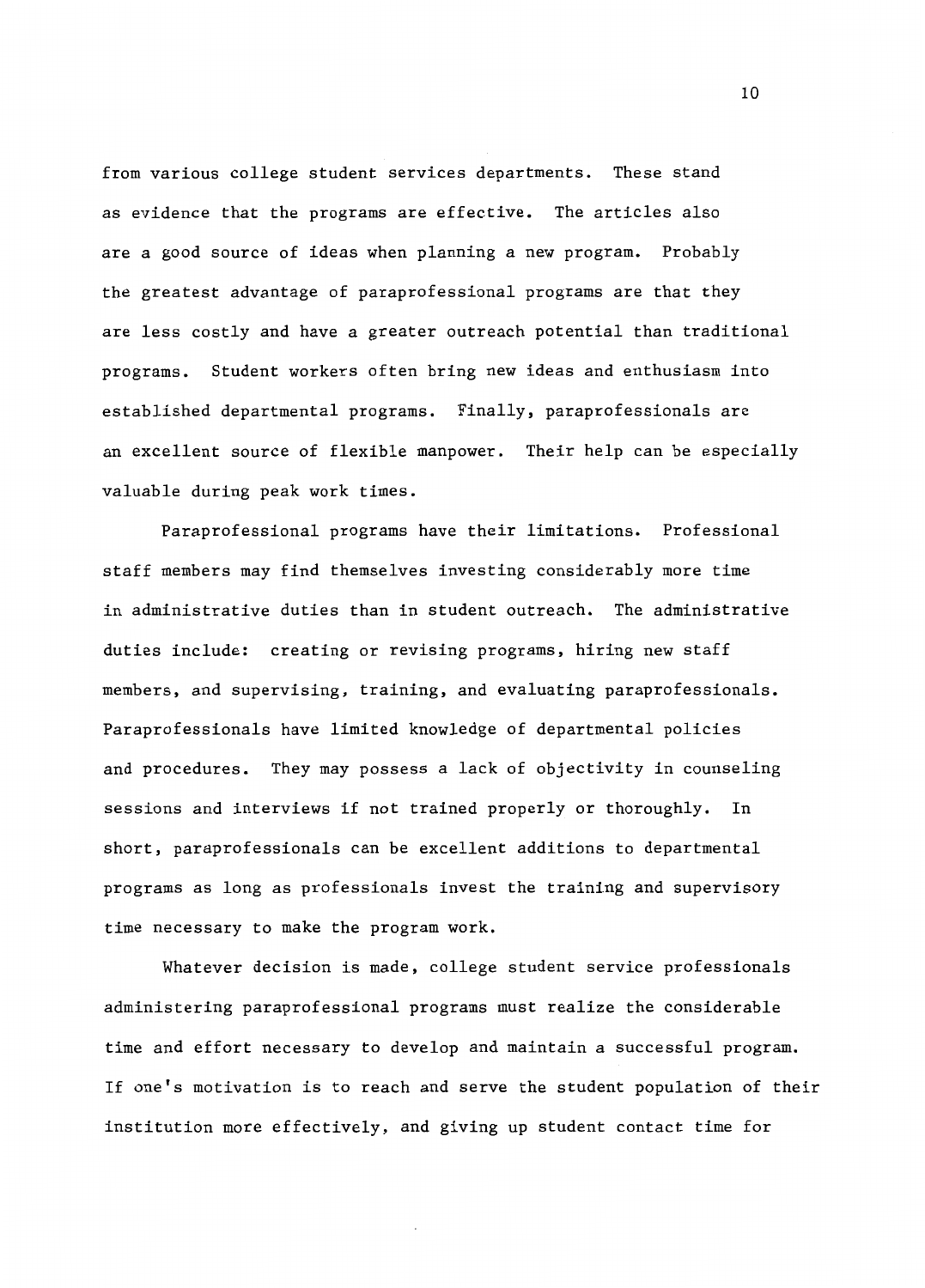administrative duties is not a concern, then a paraprofessonal program may be the answer.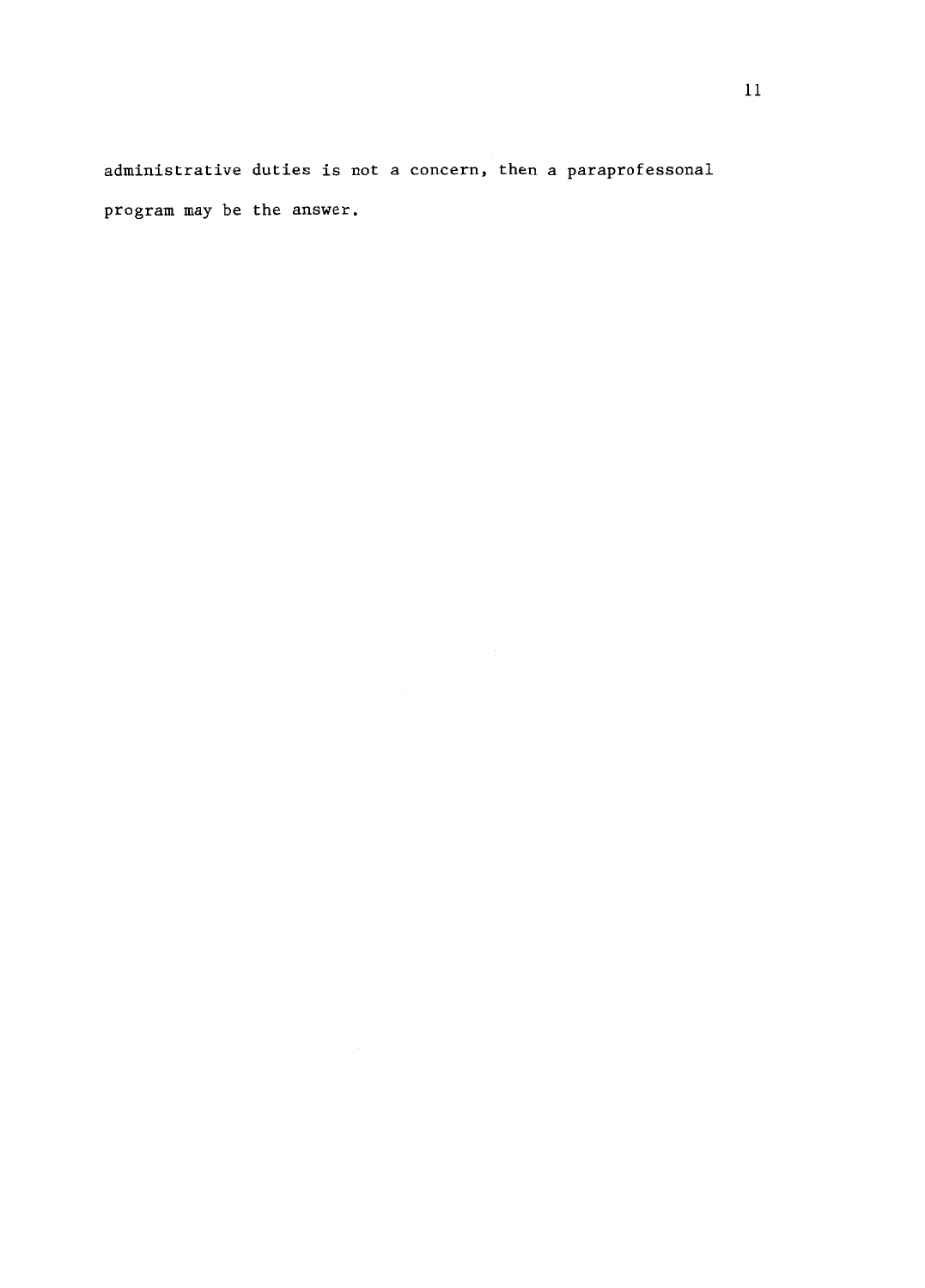#### References

- Ash, K. A., Mandelbaum, D. (1982). Using peer counselors in career development. Journal of College Placement, 42, 47 - 51.
- Astin, A. W. (1975). Preventing students from dropping out. San Fransisco: Jossey-Bass Publishers.
- Barrow, J., Heatherington, C. (1981). Training paraprofessionals to lead social anxiety management groups. Journal of College Student Personnel, 22, 269 - 273.
- Brown, W. F. (1974). Effectiveness of paraprofessionals: the evidence. Personnel and Guidance Journal, 53, 257 - 263.
- Crouse, R. (1985). Using peer network therapy with a residential program for Chicano students. Journal of College Student Personnel, 26, 549 - 550.
- Kendig, P.A. (1985). Peer counselors in traditional fraternity and sorority houses. Journal of College Student Personnel, 26, 551 - 552.
- Kenzler, B. (1983). A model for paraprofessionals in career planning. Journal of College Placement, 44, 54 - 61.
- Knerim, K. H., Stiffler, T. (1979). Peer outreach: two viewpoints. Journal of College Placement, 39, 56 - 61.
- Stegura, D., Olson, L. (1978). Students counsel students in financial aid offices. The College Board Review,  $106$ ,  $17 - 23$ .
- Zehring, J. W. (1976). Employing students as paraprofessional counselors. Journal of College Placement, 37, 43 - 47.